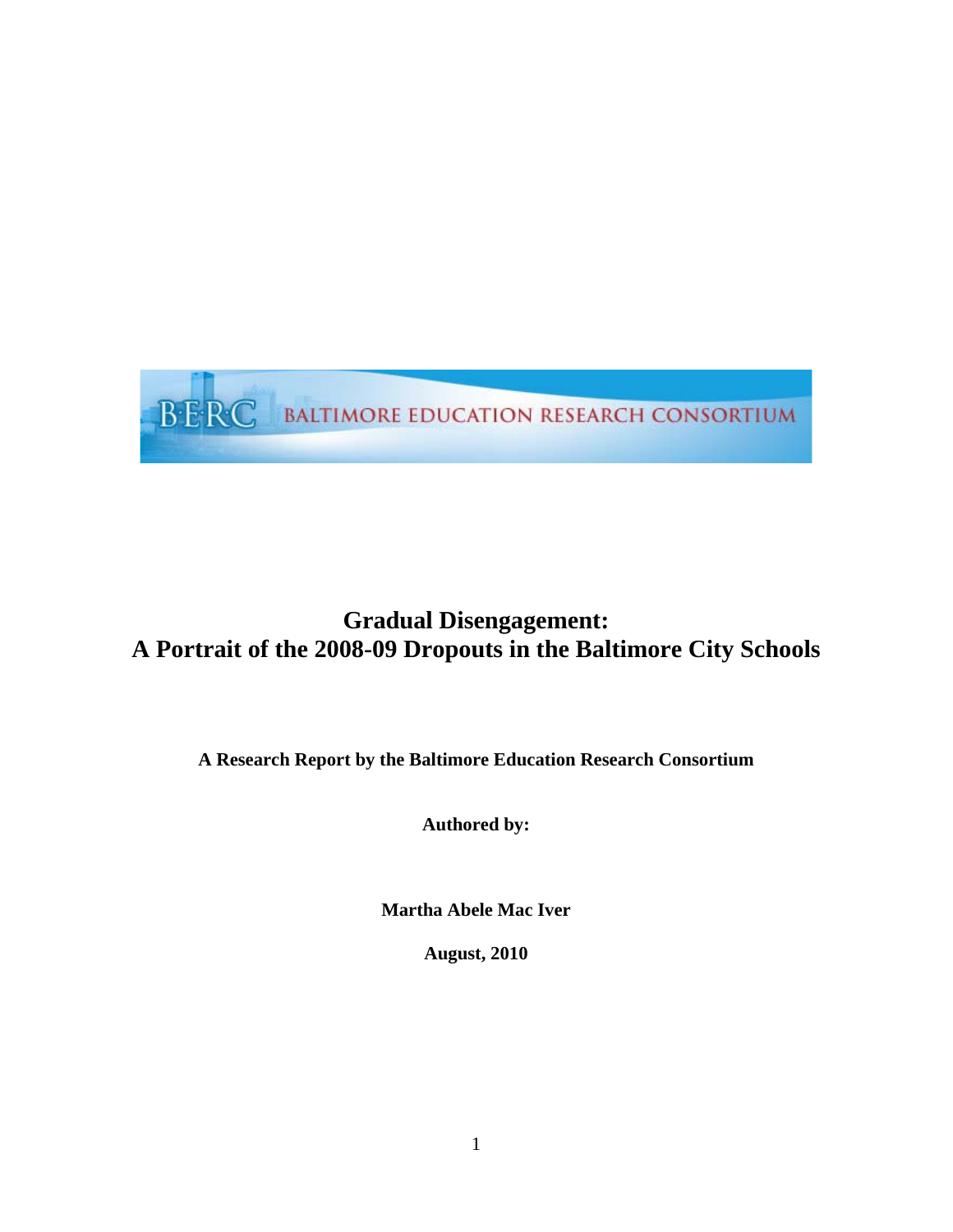# **Gradual Disengagement: A Portrait of the 2008-09 Dropouts in the Baltimore City Schools Executive Summary**

This report paints a collective portrait of the Baltimore City Schools dropouts of 2008-09 to summarize some of the commonalities that join their individual stories together. After examining the surface level demographic characteristics of these dropouts, we probe more deeply into their behavioral characteristics in the years preceding the dropout event.

**Data and Methods --** This analysis used de-identified yearly administrative student-level data files from the Baltimore City Public Schools from 2008-2009 and the seven previous years. It focused primarily on the dropouts and graduates of 2008-09, merging in prior years' data on attendance, test scores, suspensions, and high school credits.

**Conclusions and Implications --** This report's analyses suggest the following:

- A large majority of eventual dropouts are overage for grade by the time they enter ninth grade for the first time. Grade retention patterns within the district (possibly influenced by accountability pressures related to test scores in the elementary and middle grades) could be contributing to the dropout problem and should be examined closely. It is important for alternatives to grade retention to be implemented to prevent the large numbers of overage students in middle and high schools.
- A majority of students who eventually drop out of high school enter ninth grade with a pattern of chronic absenteeism that goes back at least several years. These students require significant interventions to change longstanding habits of poor attendance.
- Significant interventions during the early middle grades are required to prevent most dropout outcomes. Prior research has shown that entrenched patterns for those entering ninth grade are extremely difficult to change.
- Most dropouts need to earn more than ten additional course credits to qualify for a high school diploma. Prior research has indicated that overage and under-credited students are unlikely to be successful in the regular high school setting.
- For current high school students aged 17 and older who have already become entrenched in patterns of chronic absenteeism and course failure and have not succeeded in earning many high school course credits, it appears that more non-traditional options for earning a high school diploma would be helpful.
- On the other hand, it is important not to track unsuccessful middle grades students into such alternative high school options. A more intensive focus on intervention and preventative measures during the middle grades is one of the most crucial directions for district efforts in reducing the dropout rate. Alternative high school options should be a short-term strategy that can be eliminated over time as the factors producing the need for them are addressed.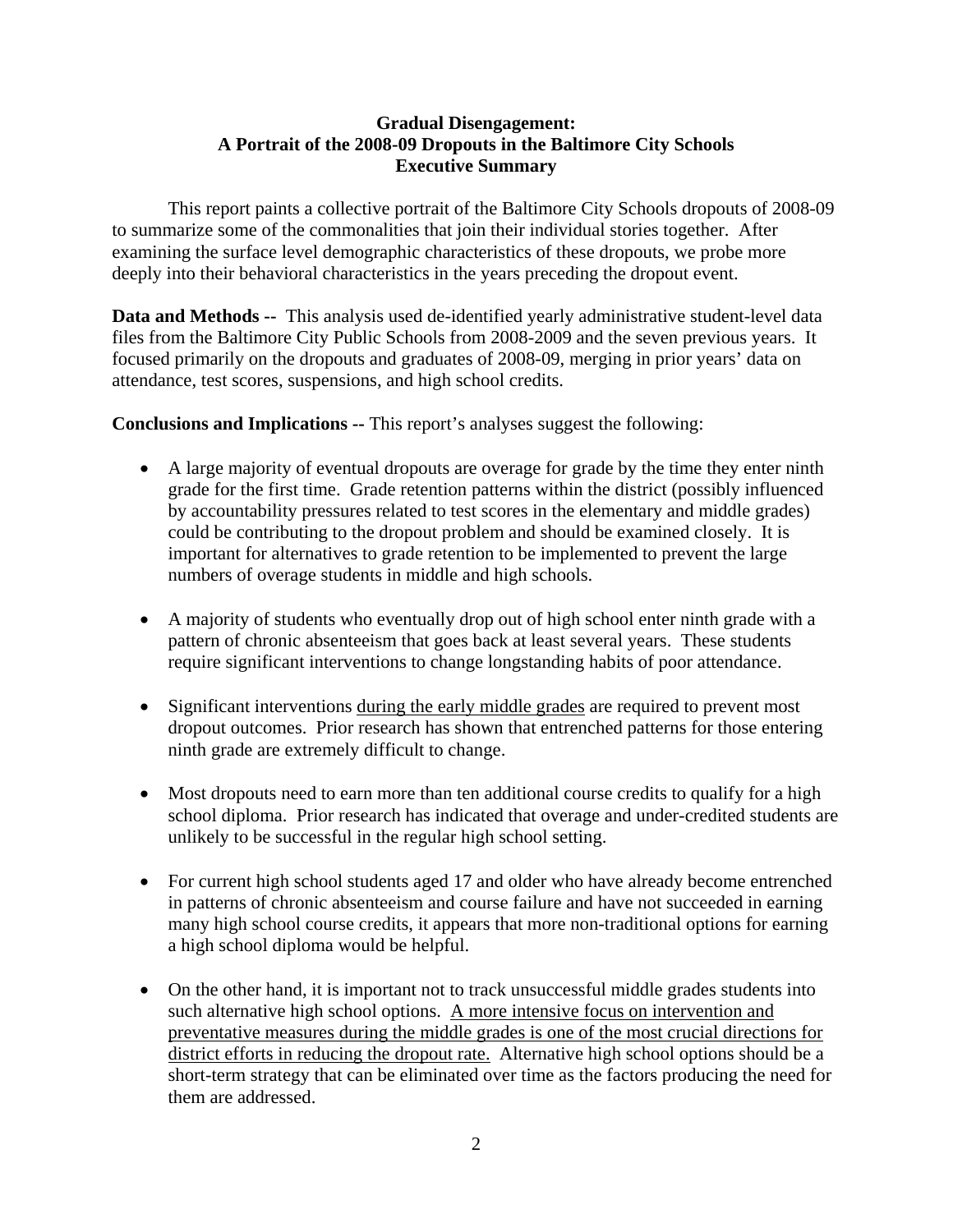#### **Gradual Disengagement: A Portrait of the 2008-09 Dropouts in the Baltimore City Schools**

Behind every dropout code entered into school district administrative files is a face and a story. A companion BERC report will tell some of those stories in more detail. This report paints a collective portrait of the Baltimore City Schools dropouts of 2008-09 to summarize some of the commonalities that join the individual stories together. After examining the surface level demographic characteristics of these dropouts, we probe more deeply into their behavioral characteristics in the years preceding the dropout event.

The task of recovering dropouts and raising the graduation rate in Baltimore City will require addressing the behavioral factors identified in previous research that push students offtrack to graduation, particularly chronic absenteeism, suspensions, and course failure. Once students get off track in ninth grade, bringing them to successful high school graduation is extremely difficult. And ninth grade failure is also related to prior patterns of failure and low attendance. Previous research indicated that as many as half of high school dropouts in Philadelphia could be identified by patterns of course failure, low attendance, or behavioral problems in sixth grade. Longitudinal studies have supported the hypothesis that academic failure has a direct effect on student motivation, which in turn has a direct effect on dropout behavior.<sup>1</sup>

Researchers further hypothesize that interventions to reduce these behaviors associated with non-graduation will help increase graduation rates, though such intervention studies have not yet been underway long enough for graduation outcomes to be measured. As the America's Promise Alliance *Grad Nation*<sup>2</sup> toolkit suggests, a first step prior to organizing intervention strategies and evaluating their effectiveness is to describe the extent and concentration of these early warning indicators. This is the primary goal of this study. Descriptive analyses that include the age-by-credits-accrued status of dropouts also provide information necessary for districts to plan dropout recovery opportunities. This descriptive study of dropout characteristics should also motivate a district- and school-level focus on addressing early warning indicators in the middle grades to prevent dropout outcomes before they occur.

#### **Research Questions**

 $\overline{a}$ 

1. To what extent are City Schools dropouts exhibiting early warning indicators of nongraduation (chronic absenteeism, behavioral problems, course failure) in prior years (including first-time ninth grade and the middle grades)? How do they differ from graduates on these characteristics? How does this vary by demographic group and school type?

<sup>&</sup>lt;sup>1</sup> See Allensworth & Easton, 2007; Balfanz, Herzog, & Mac Iver, 2007; Balfanz, Durham & Plank, 2008; Kaplan, Peck & Kaplan, 1997; Mac Iver, Balfanz, & Byrnes, 2009; Neild, 2009; Neild & Balfanz, 2006; Roderick & Camburn, 1999.

<sup>&</sup>lt;sup>2</sup> See Balfanz, Fox, Bridgeland, & McNaught, 2008 and Balfanz, 2007.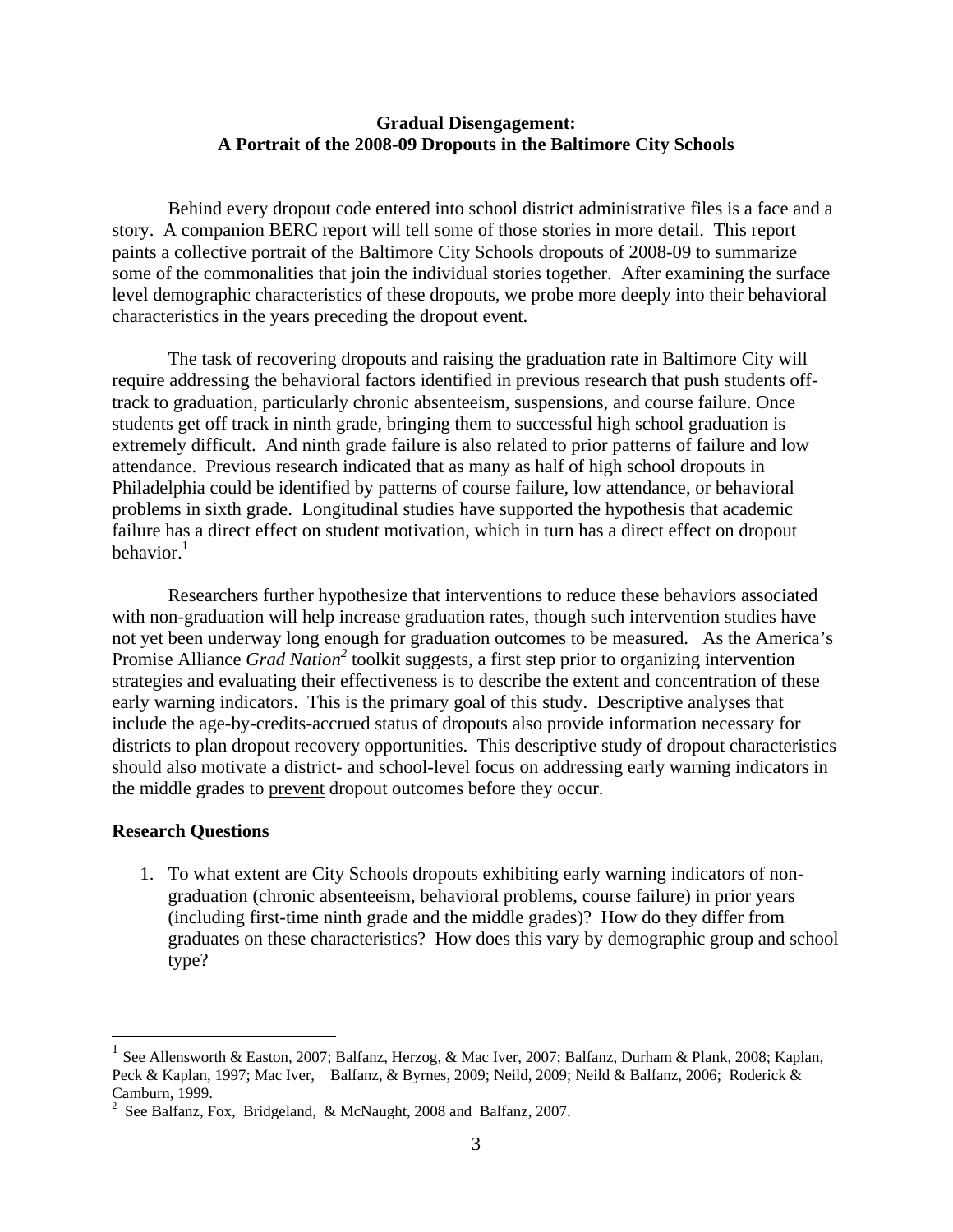2. How far away from graduation, in terms of credits accrued, are City Schools dropouts? What percentage of dropouts are overage and under-credited (probably needing alternative recovery options to complete high school)? What proportion of dropouts have a status in terms of age and credits earned that would allow for recovery within the regular high school setting?

#### **Data and Methods**

This analysis used de-identified yearly administrative student-level data files from the Baltimore City Public Schools from 2008-2009 and the seven previous years (2001-02, 2002-03, 2003-04, 2004-05, 2005-06, 2006-07, and 2007-08). These files include demographic variables, school status variables (grade level, school, special education status, limited English proficiency status, etc.), attendance, test scores, suspensions, and course grades. Data analyses were conducted specifically for this report and may not match other published analyses exactly.

We focused primarily on the dropouts and graduates of 2008-09, merging in prior years' data on attendance, test scores, suspensions, and high school credits, as well as school and grade level for those students who were attending school in the district in middle school. Based on these student-level data, we created several variables describing student outcomes in prior years. This retrospective approach differs from more traditional cohort analyses in that it focuses on all students with a particular outcome (dropout vs. graduate) in a particular year, and then follows them backward in time through district records. It provides a complementary analysis to the traditional cohort study approach that follows students forward in time.<sup>3</sup>

#### **The Demographics of Disengagement**

 $\overline{a}$ 

Baltimore City Schools data files from 2008-09 indicated a total of 1,646 students with dropout codes (very close to the  $1,640$  reported by MSDE).<sup>4</sup> Dropouts were more likely to be male (57%) than female (43%). They were also disproportionately special education students (29.3%, compared to 16.7% among all high school students, and 11.2% among graduates).

Nearly half of the dropouts (48.2%) were classified as ninth graders, and a quarter (25.4%) were tenth graders. The remaining dropouts were nearly evenly divided between the eleventh (14.4%) and twelfth grades (12.0%). The majority of dropouts (64%) were repeating the same grade in which they were enrolled in 2007-08.

Nearly three in four (72.7%) of the dropouts were 17 or older (born in 1991 or earlier) and nearly half (45%) were 18 or older (born in 1990 or earlier). Most (79.2%) were overage for grade (16 or older in ninth, 17 or older in tenth, 18 or older in eleventh, 19 or older in twelfth). Figure 1 summarizes the age distribution for those dropouts with available data.<sup>5</sup>

 $3$  Because this analysis is not based on a traditional cohort, analyses are primarily descriptive. Modeling of graduation outcomes will be included in a forthcoming traditional cohort analysis.

<sup>4</sup> An additional 285 students were coded as transferring to a state (correctional) institution, but were not included in the analyses.

 $<sup>5</sup>$  Birth year was not available for 7.7% of the dropouts. Age calculations are approximate since they are based on</sup> just the year of birth. Calculations using exact date of birth (not available to BERC researchers) and exact date of withdrawal would probably yield slightly older results on average.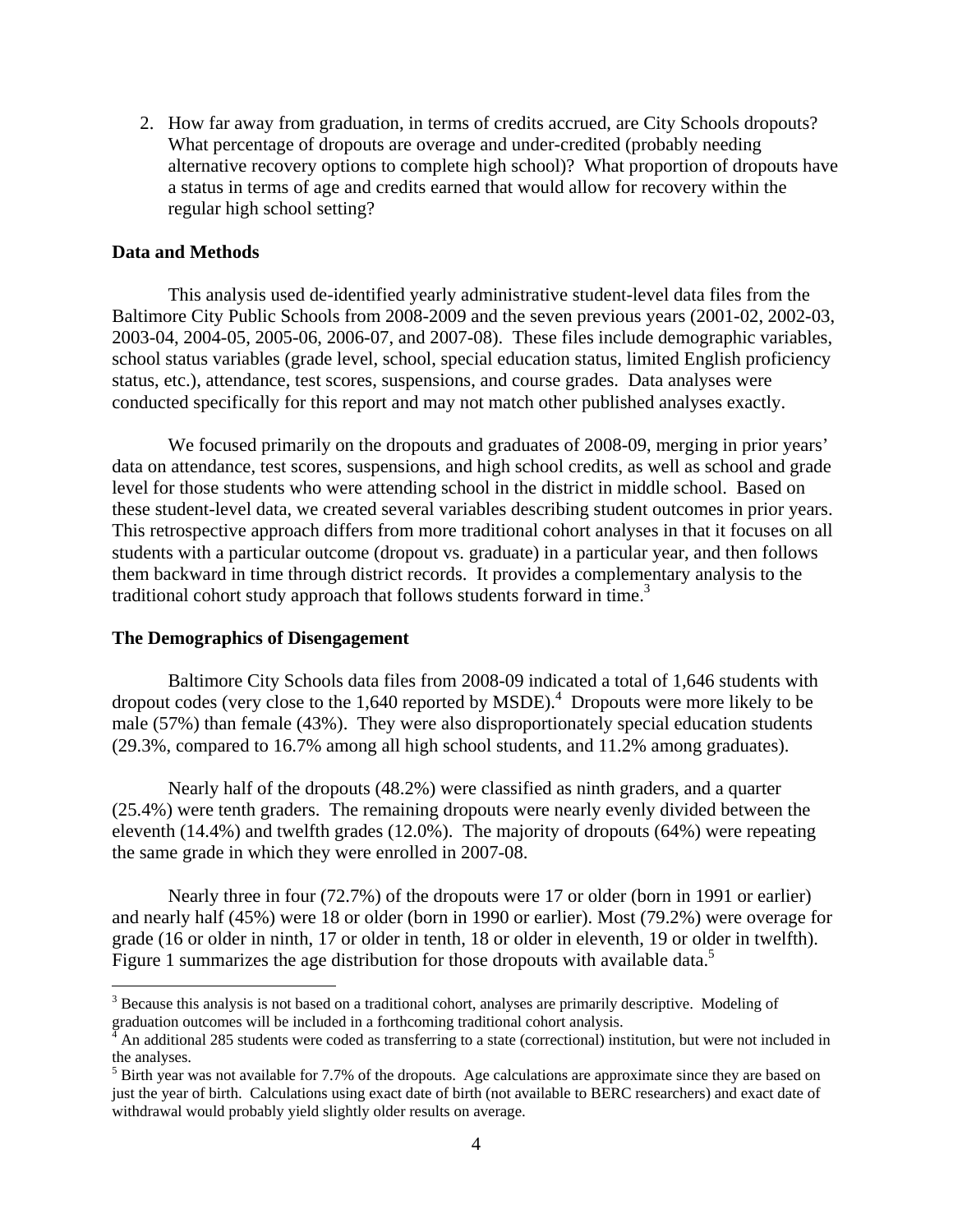

**Figure 1. Age Distribution of the 2008-09 Dropouts** 

Data analyses were prepared specifically for this report and may not match other published statistics

Although only a handful of the 2008-09 dropouts (3.3%, 54 students) had not been enrolled in City Schools any of the three previous years, almost one in five (18.2%, 300 students) of the dropouts had not been enrolled in the district for at least one of the three previous years. In addition, about one in five of the 2008-09 dropouts had a final record dropout code in at least one of the three previous years. Some (but not all) of the dropouts with previous dropout codes were also part of the group who had not been enrolled in the district for all three previous years. One-third of the 2008-09 dropouts had either a prior dropout code or had not been enrolled for all three years.

These findings suggest that there is a sizable group of dropouts for whom interventions are extremely difficult to carry out because of their mobility in and out of the district. Some students are returning after a dropout event, but apparently need more intensive interventions to remain attached to school and graduate.

#### **Behavioral Indicators of Disengagement**

In this section we examine the behavioral factors identified in previous research that push students off-track to graduation, particularly chronic absenteeism, suspensions, and course failure.

#### *Attendance*

The large majority of dropouts had a pattern of chronic absence in the years prior to dropping out. As Figure 2 displays, dropping out was a gradual process of disengaging from school, as well as a reoccurring event for some students.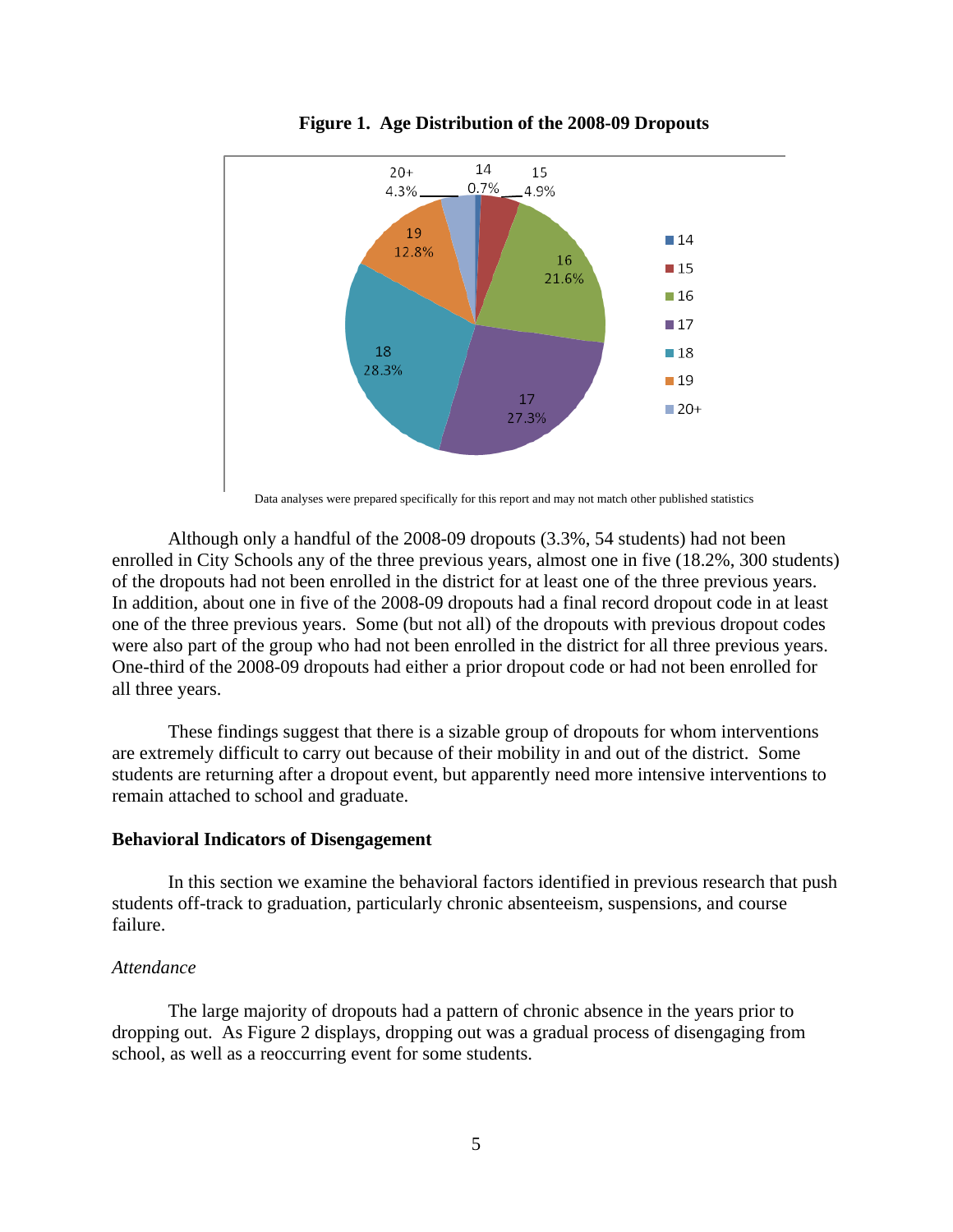- Nearly nine in ten (87.4% of those enrolled) were chronically absent (missed more than 20 days) in 2007-08, and three in four (74.2% of those enrolled) were absent more than 40 days that year.
- Eight in ten  $(79.4\%)$  were chronically absent in 2006-07, and more than half  $(57.6\%)$ missed more than 40 days that year.
- Seven in ten  $(70.5\%)$  missed more than 20 days in 2005-06 (42.8% were absent more than 40 days).
- $\bullet$  More than half (53.5%) of the dropouts missed more than 20 days each of the three years prior to dropping out, and a quarter (25.5%) missed more than 40 days each of those three years.

# Missed more than 40 days Missed more than 20 days 42.8% 2005-06 70.5% 57.6% 2006-07 79.4% 74.2% 2007-08 87.4%

# **Figure 2. Percentage of 2008-09 Dropouts Chronically Absent in the Three Years Prior to Dropping Out**

Data analyses were prepared specifically for this report and may not match other published statistics

Female and male dropouts were similar in their rates of chronic absenteeism.

#### *Suspensions*

Half (49.5%) of the dropouts had been suspended at least once in the three years prior to dropping out (compared to 24.0% of the 2008-09 graduates). Somewhat fewer (44.8%) of the dropouts had been suspended for at least three days in at least one of the three previous years (compared to 19.2% of the graduates). Only a small percentage of dropouts (5.9%) had been suspended each of the previous three years (compared to 1.6% of graduates).

#### *Course Failure and Credit Accumulation*

The 2008-09 transcript records were empty for students who dropped out that year, and thus none of the 2008-09 dropouts earned course credit in 2008-09. Among those 2008-09 dropouts with transcript records in 2007-08, nearly all (92.7%) had failed at least one course, and six in ten (63%) had failed four or more courses. Most (85.4%) of those dropouts with transcript data in 2006-07 had failed at least one course, and nearly half (48.5%) had failed four or more.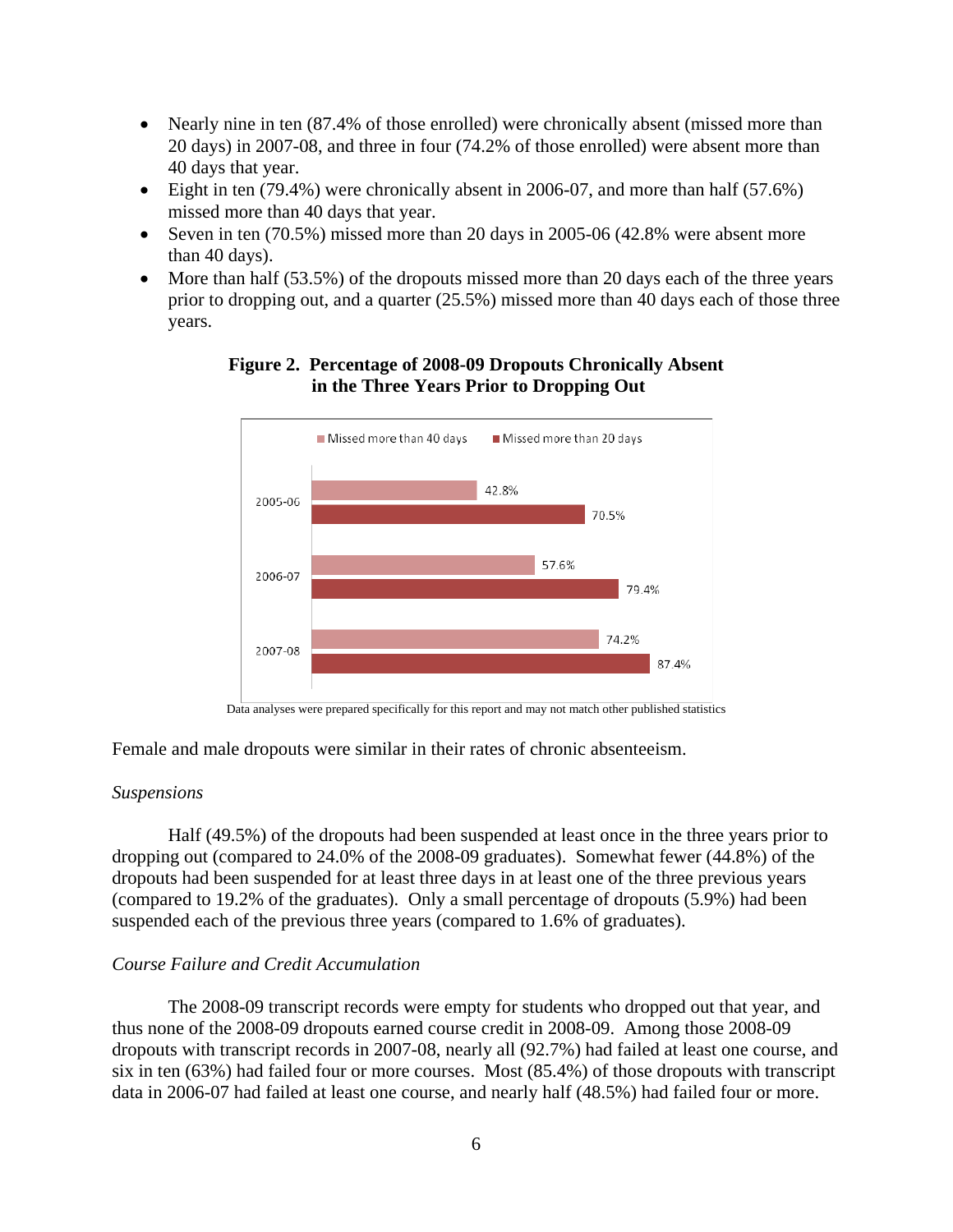Female dropouts were somewhat less likely than male dropouts to have failed at least one course, particularly earlier in their high school years.

Four in ten (40.6%) of the 2008-09 dropouts earned zero credits in the two years preceding (2006-07 and 2007-08). Three quarters of the dropouts earned fewer than six credits during those two years (when the normal rate of credit accrual would be 14 to 16 credits, with at least 5.5 per year to arrive at 21 credits by the end of  $12<sup>th</sup>$  grade). Nearly a third of the dropouts (31.6%) had no transcript records in 2007-08, and almost half (48.4%) had no records in 2006- 07. Most of those without records were not yet enrolled in high school in the years in question, while the rest were primarily either not enrolled in the district or withdrew from a high school in the district and had no course grades on record.

On average, dropouts had accumulated a total of 5.2 credits over their entire high school career,<sup>6</sup> compared to an average of 24.6 credits for graduates. As Figure 3 portrays, a third of dropouts had earned no credits at all, and another quarter (26.9%) had earned between one and five credits total. Only a handful (5.9%) were within six credits of the 21 needed for graduation, while a small group of dropouts (25 students) had earned 21 or more credits.<sup>7</sup>



**Figure 3. Total High School Credits Accumulated by the 2008-09 Dropouts** 

Data analyses were prepared specifically for this report and may not match other published statistics

Female dropouts had earned somewhat more credits than male dropouts (6.0 vs. 4.7). Even using a relatively liberal criterion regarding the ability of regular high schools to recover dropouts who are overage and under-credited, $8$  six in ten of the dropouts in 2008-09 (nearly 1000) students) would probably need an alternative way of earning a high school credential.

 $\overline{a}$ 

 $6$  Records for each student were examined going back to 2001-02. A record of enrollment in ninth grade by 2001-02 could be located for all but 60 (3.6%) of the dropouts and all but 261 (6.0%) of the graduates. Ninth grade transcript data were available for 89.2% of graduates and 72.1% of dropouts. None of the 144 dropouts who were first-time ninth graders in 2008-09 had transcript data available (since they did not finish out the academic year).

 $7$ Besides a total of 21 high school credits, students also need credits in particular courses to meet graduation requirements. This report did not examine the actual courses in which credits were earned. Some of those who were within a few credits of graduation could have been missing required course credits or have not met HSA requirements.

<sup>&</sup>lt;sup>8</sup> The criteria used to code students as candidates for alternative recovery options were: 18 or older and needing more than 10 credits to graduate, 17 and needing more than 15 credits, or 16 and needing more than 20 credits.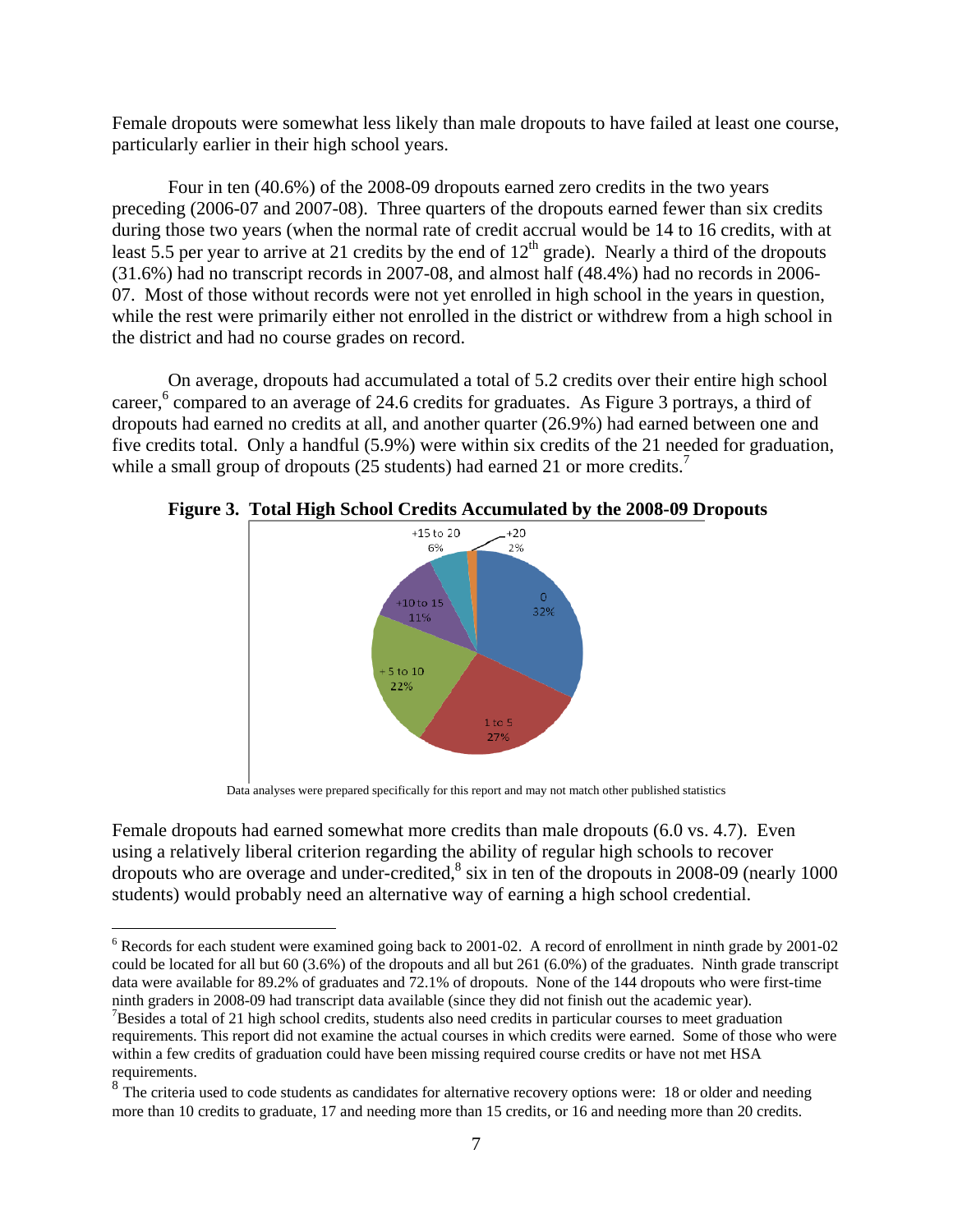#### **School Characteristics**

 For the majority (57.3%) of the dropouts of 2008-09, the last school of record was either a large comprehensive high school or one of the smaller neighborhood high schools created by dividing the old comprehensive schools. A quarter (26.4%) of the dropouts attended an alternative school as the last school of record. Fewer dropouts last attended a vocational school (5.8%) or innovation/charter high school (9.2%). When dropouts were traced back to their firsttime ninth grade school, however, almost half (47.2%) attended a different school just before dropping out than where they had begun high school.<sup>9</sup> A somewhat larger majority (64.9%) of dropouts began at comprehensive/neighborhood high schools, with 11.8% beginning at vocational schools and 7.6% at one of the innovation/contract schools. Roughly 10 percent of dropouts began ninth grade at an alternative school.

#### **Ninth Grade Warning Indicators**

Because prior research has indicated that dropouts can be predicted by behavioral early warning indicators in ninth grade and even earlier, we traced backward through the longitudinal files to identify each student's first year in ninth grade. Figure 4 summarizes the distribution of first year in ninth grade for both dropouts and graduates in 2008-09. As expected, most graduates began ninth grade in 2005-06. It is important to note the persistence of a small group of older students who were still enrolled in the City Schools in 2008-09 after beginning high school more than six years previously – some of whom went on to graduate that year. Eight-five of the 2009 graduates had a prior dropout or other non-graduation code.10 Some of those who dropped out in 2008-09 could well return and graduate eventually.



**Figure 4. First Year in Ninth Grade for Dropouts and Graduates of 2008-09** 

Data analyses were prepared specifically for this report and may not match other published statistics

About 7 percent of the dropouts were missing data on age and excluded from this analysis. For another method of categorizing recovery options for students by age and credits needed, see Appendix A.

<sup>&</sup>lt;sup>9</sup> By contrast, 16.3% of graduates had a different last school of record than their first-time ninth grade school. Additional qualitative research would be useful to ascertain the extent to which transfers between schools were involuntary and contributed to student disengagement from school.

<sup>&</sup>lt;sup>10</sup> This group was disproportionately female  $(64.9\%)$ , as were graduates generally  $(58.7\%$  female).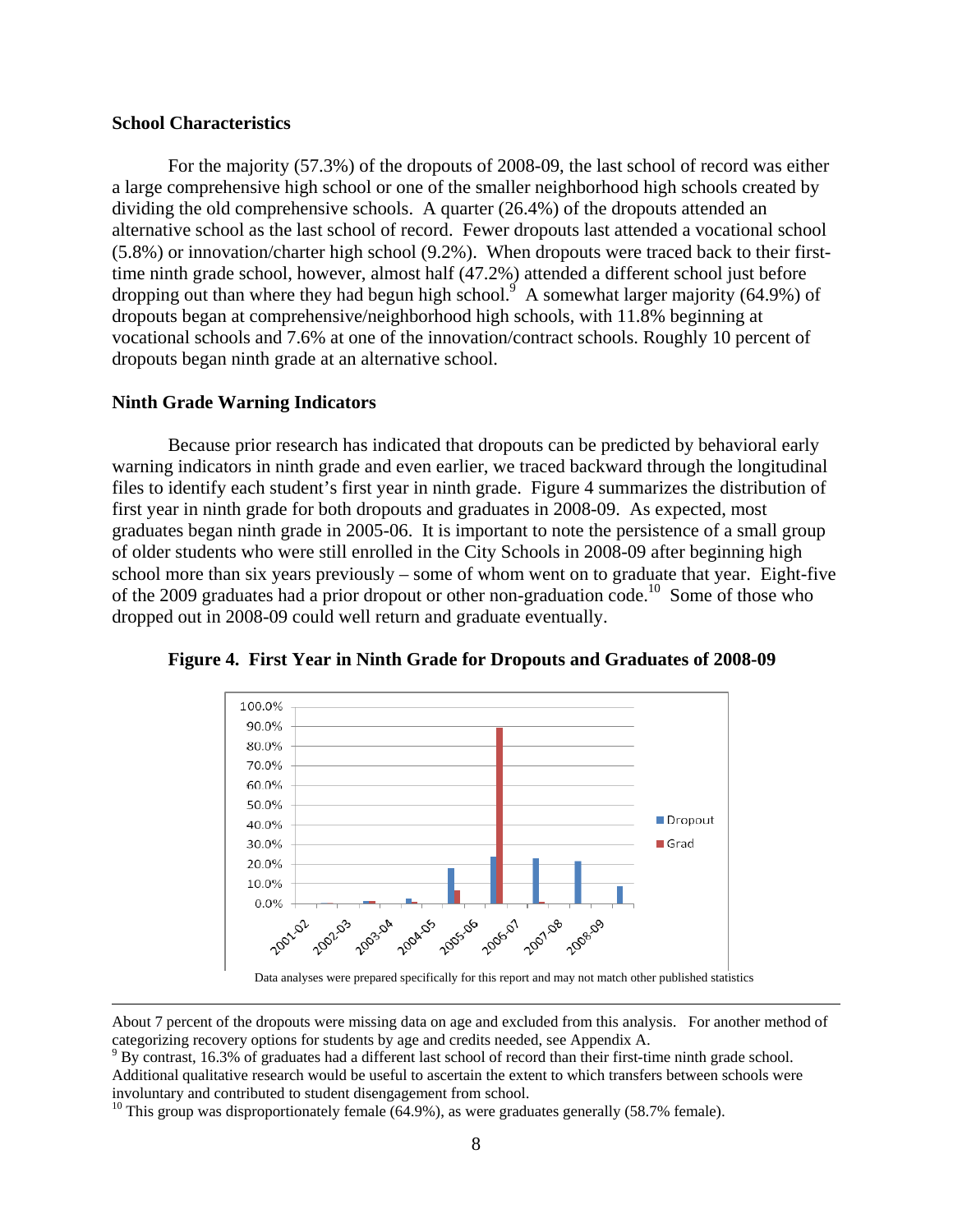Roughly two-thirds of the 2008-09 dropouts were overage for grade when entering ninth grade for the first time (with about a quarter two or more years overage). By contrast, more than two-thirds of the 2009 graduates entered ninth grade on time, and few (less than 4%) were two or more years overage during the first ninth grade year.<sup>11</sup>

Average attendance rates during the first ninth grade year varied dramatically for graduates (92.0%) and dropouts (68.3%). From a different angle, Figure 5 summarizes rates of chronic absenteeism (missing more than 20 days of school) during the first-time ninth grade year for both students who graduated and students who dropped out of school in 2008-09. More than three-quarters (76.5%) of dropouts missed more than a month of school during ninth grade, compared to just 23.1% of graduates with a pattern of chronic absenteeism. More than half (55.5%) of dropouts missed more than 40 days of school during their first year in ninth grade, compared to just 6.4% of graduates with this level of chronic absenteeism in ninth grade.

Dropouts also differed dramatically from graduates in their first-time ninth grade course performance. Most (85.4%) dropouts failed at least one core course during that ninth grade year, compared to roughly a third (36.8%) of the graduates in 2008-09. Almost three in four dropouts (72.1%) failed at least two core courses, compared to 18.1% of graduates with the same ninth grade failure rate. Nearly half (43.6%) of dropouts failed four or more core courses in ninth grade (compared to 3.6% of graduates). Dropouts earned an average of 2.3 credits during the first ninth grade year, compared to 5.6 for graduates. Female dropouts were somewhat less likely than male dropouts to fail courses during the ninth grade year, and earned a higher number of credits on average during ninth grade than did male dropouts (2.5 vs. 2.0). But both males and females fell significantly behind in credits needed to stay on track to graduation during that ninth grade year, which significantly affected their probability of graduation.

Dropouts were also more likely than graduates to be suspended during their first-time ninth grade year (24.9% vs. 11.0%). Male dropouts were more likely than female dropouts to be suspended in the at ninth grade year (29.8% vs. 18.2%).

#### **Middle Grades Early Warning Indicators**

Student records were traced back one, two, and three years prior to the first-time ninth grade year to examine early warning indicators during the middle grades. Most of the students were in eighth, seventh, and sixth grades, respectively, during these three years, but there were students who deviated from this pattern (primarily in being retained in grade during one or more years). Figure 5 compares the chronic absenteeism patterns of both the dropouts and graduates of 2008-09. Roughly half (49.9%) of the dropouts enrolled in the district three years prior to their first ninth grade year were chronically absent, compared to 20.2% of graduates. Among students who would drop out in 2008-09, the percentage missing more than 20 days of school grew steadily over the next three years, while it remained basically stable among those who would go on to graduate. Figure 6 shows the dramatic increase in the percentages missing more than 40 days of school among those who would go on to drop out in 2008-09.

 $\overline{a}$ 

 $11$  These calculations are approximations based on birth year only.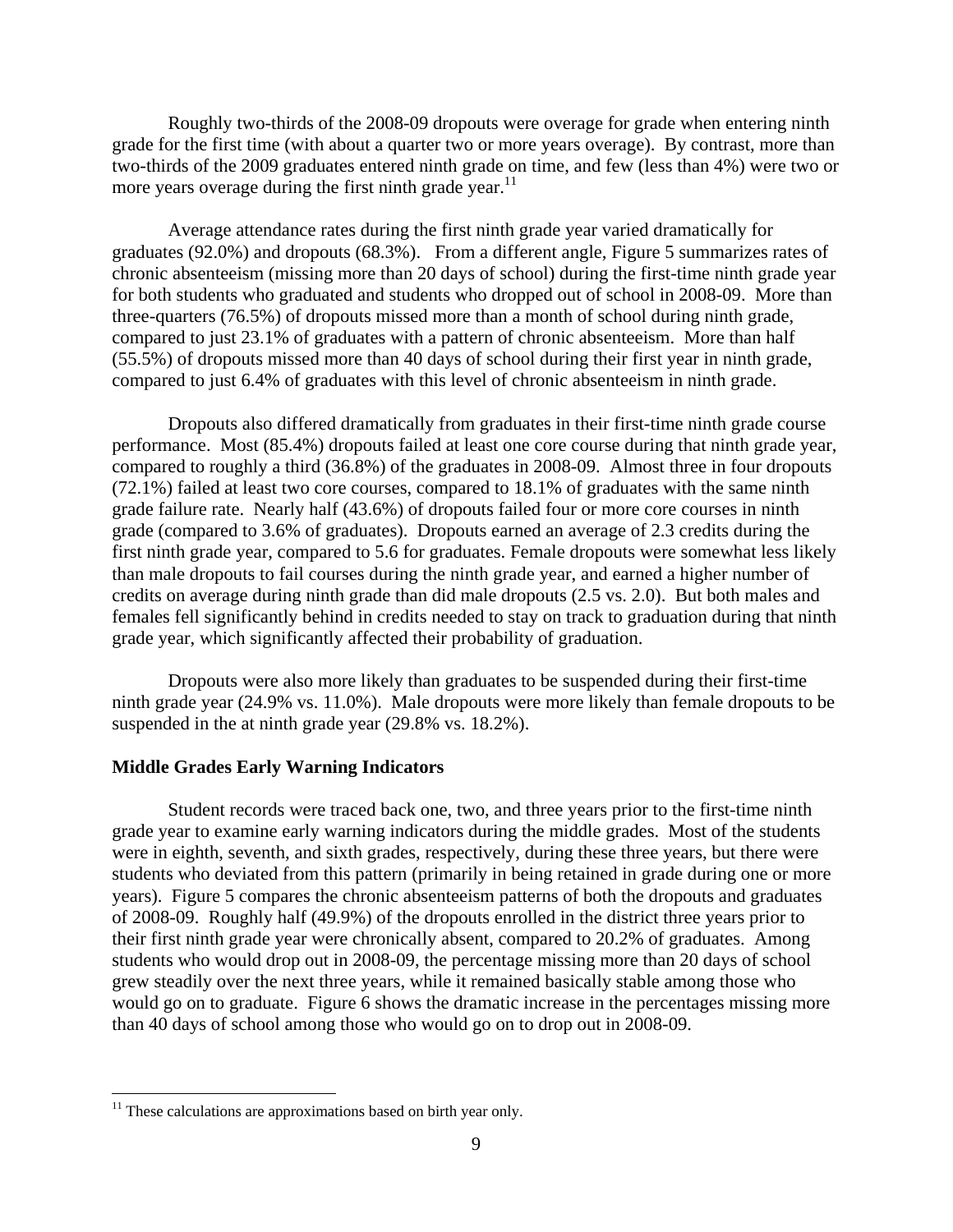# **Figure 5. Percentage of Students Missing More than 20 Days of School in First Ninth Grade Year and Three Years Prior, by 2008-09 Outcome**



# **Figure 6. Percentage of Students Missing More than 40 Days of School in First Ninth Grade Year and Three Years Prior, by 2008-09 Outcome**



Data analyses were prepared specifically for this report and may not match other published statistics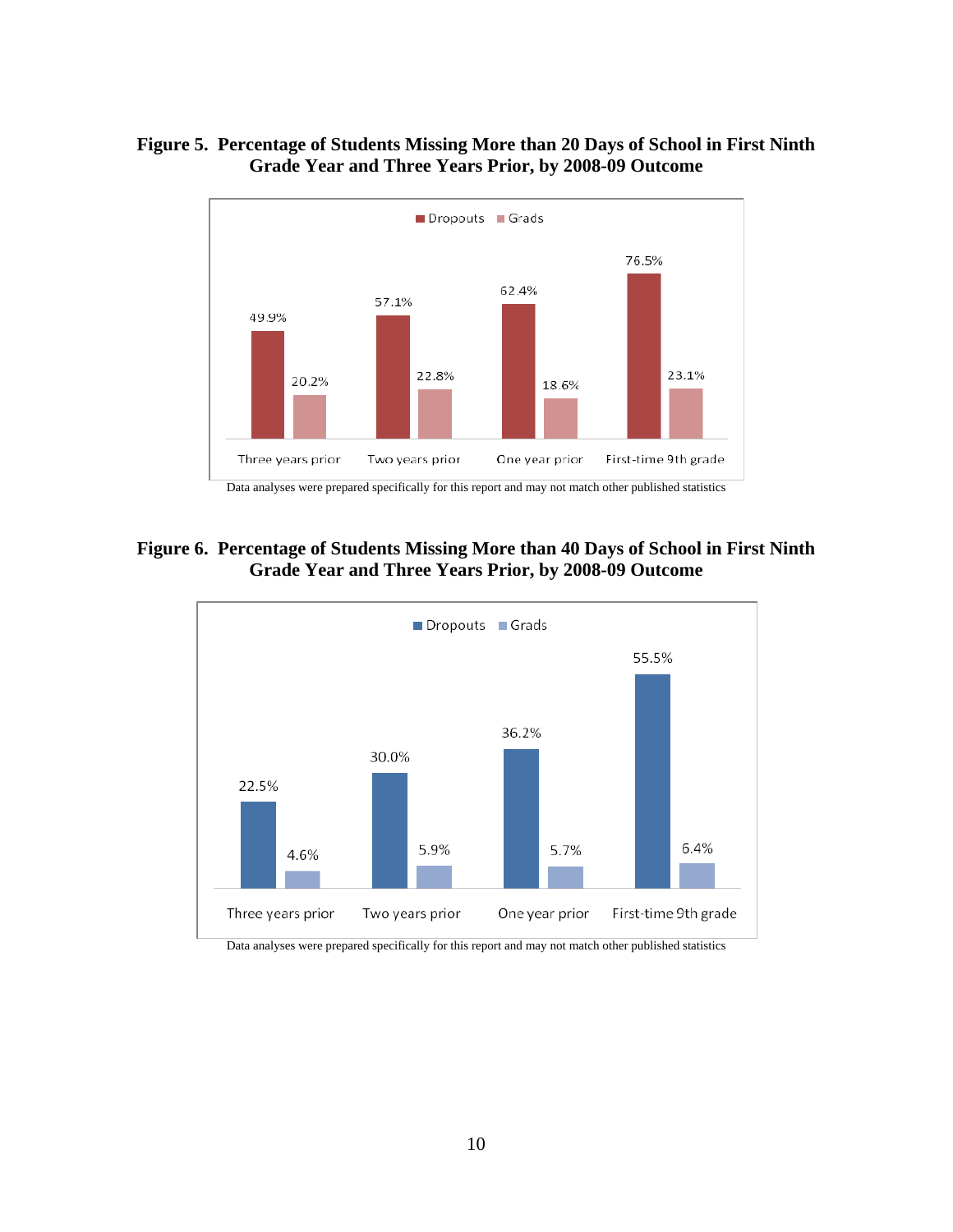# **Proficiency Levels**

Analyses of proficiency levels on middle grades MSA reading and mathematics tests indicated that about one in four dropouts (with data available) scored at proficient or above in reading (compared to 54% of graduates).<sup>12</sup> On the mathematics MSA, roughly one in ten dropouts scored at least proficient, compared to 30% of graduates.

# **Conclusions and Implications**

Analysis of administrative student record data can only begin to uncover factors associated with dropping out. Behind records of chronic absenteeism, suspension, and course failure are the life issues that contribute to these patterns of behavior. Issues related to family (caring for siblings, other relatives, or one's own children), finances (the need for employment), and health (both physical and mental) certainly contribute to the behavioral warning indicators, and future BERC research will address these issues. But addressing the dropout issue begins with analyzing the factors that can alert schools to begin early interventions that could potentially get students back on track to graduation.

The preceding analyses suggest the following:

- A large majority of dropouts are overage for grade by the time they enter ninth grade for the first time. Grade retention patterns within the district (possibly influenced by accountability pressures related to test scores in the elementary and middle grades) could be contributing to the dropout problem and should be examined closely. It is important for alternatives to grade retention to be implemented to prevent the large numbers of overage students in middle and high schools.
- A majority of students who eventually drop out of high school enter ninth grade with a pattern of chronic absenteeism that goes back at least several years. These students require significant interventions to change longstanding habits of poor attendance.
- Significant interventions during the early middle grades are required to prevent most dropout outcomes. Prior research has shown that entrenched patterns for those entering ninth grade are extremely difficult to change. $^{13}$
- Most dropouts need to earn more than ten course credits beyond those already accrued to qualify for a high school diploma. Prior research has indicated that overage and undercredited students are unlikely to be successful in the regular high school setting.<sup>14</sup>
- For current high school students aged 17 and older who have already become entrenched in patterns of chronic absenteeism and course failure and have not succeeded in earning

1

 $12$  Since dropouts were in the middle grades at different times, the percentage at proficiency is an average from several different MSA years. The figure for graduates was based on the eighth grade year for the majority of students, Spring 2005.

 $13$  See, for example, Mac Iver, 2009.

<sup>&</sup>lt;sup>14</sup> See, for example, Advocates for Children of New York, 2007.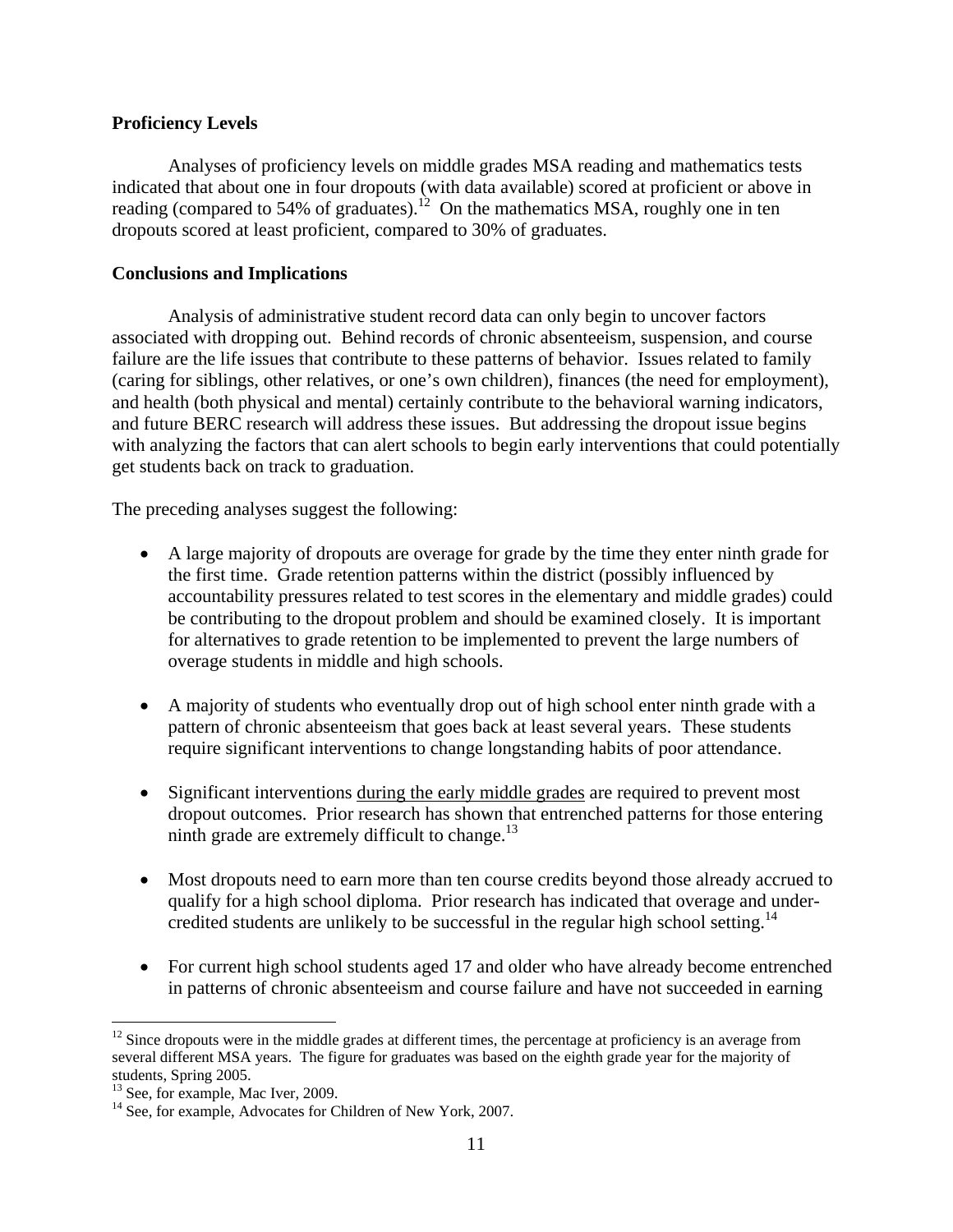many high school course credits, it appears that more non-traditional options for earning a high school diploma would be helpful. It is important to note that reading and mathematics skills of most dropouts are likely to require significant remediation to enable them to be successful in course work and pass tests (e.g., the HSA or GED).

• On the other hand, it is important not to track unsuccessful middle grades students into such alternative high school options. A more intensive focus on intervention and preventative measures during the middle grades is one of the most crucial directions for district efforts in reducing the dropout rate. Alternative high school options should be a short-term strategy that can be eliminated over time as the factors producing the need for them are addressed.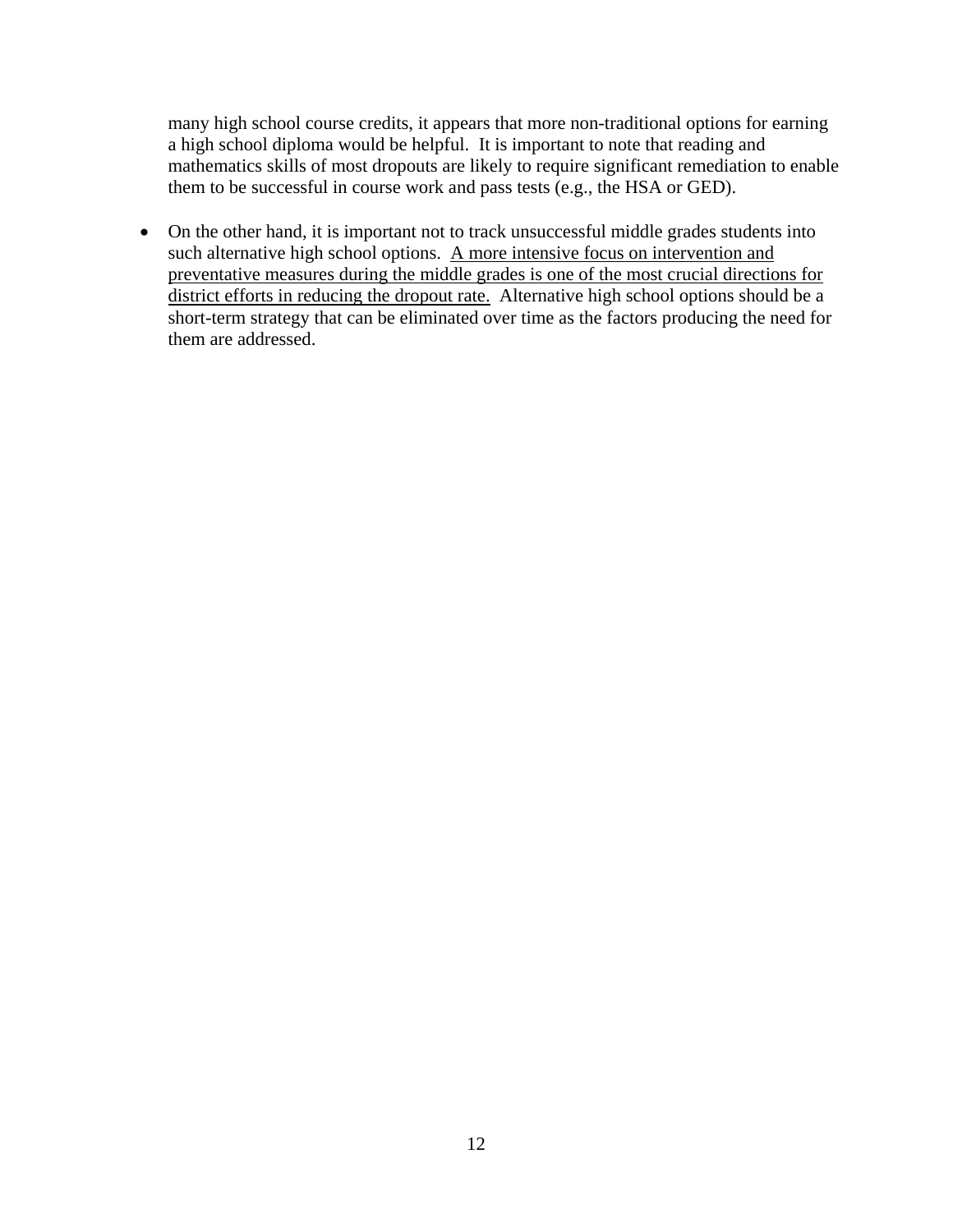### **Appendix A Recovery Options for Dropouts, Based on Age and Credits Short of Graduation Status**

The chart on the next page summarizes the distribution of age and credits short of the 21 needed for graduation for the 2008-09 dropouts in Baltimore (excluding those missing data on birth date or credits). The method for categorizing recovery options was proposed by Steve Dobo, Executive Director of Colorado Youth for a Change, a dropout recovery initiative associated with the Colorado Graduates Initiative.<sup>15</sup> It includes four categories: 1) young enough for return to regular school for diploma; 2) young enough for catch-up program and return to regular school for diploma; 3) need new "older student campus" for high school diploma; and 4) need expanded programs for community college readiness and GED. According to this categorization, the majority (71%) of Baltimore's dropouts are too old for recovery in the traditional high school setting and need some kind of alternative recovery option. Most of these could potentially earn a regular diploma, though some are so far behind in credits earned that a GED program and preparation for community college are probably a more reasonable alternative.

 $\overline{a}$ 

<sup>&</sup>lt;sup>15</sup> See Mac Iver, Balfanz, & Byrnes, 2009.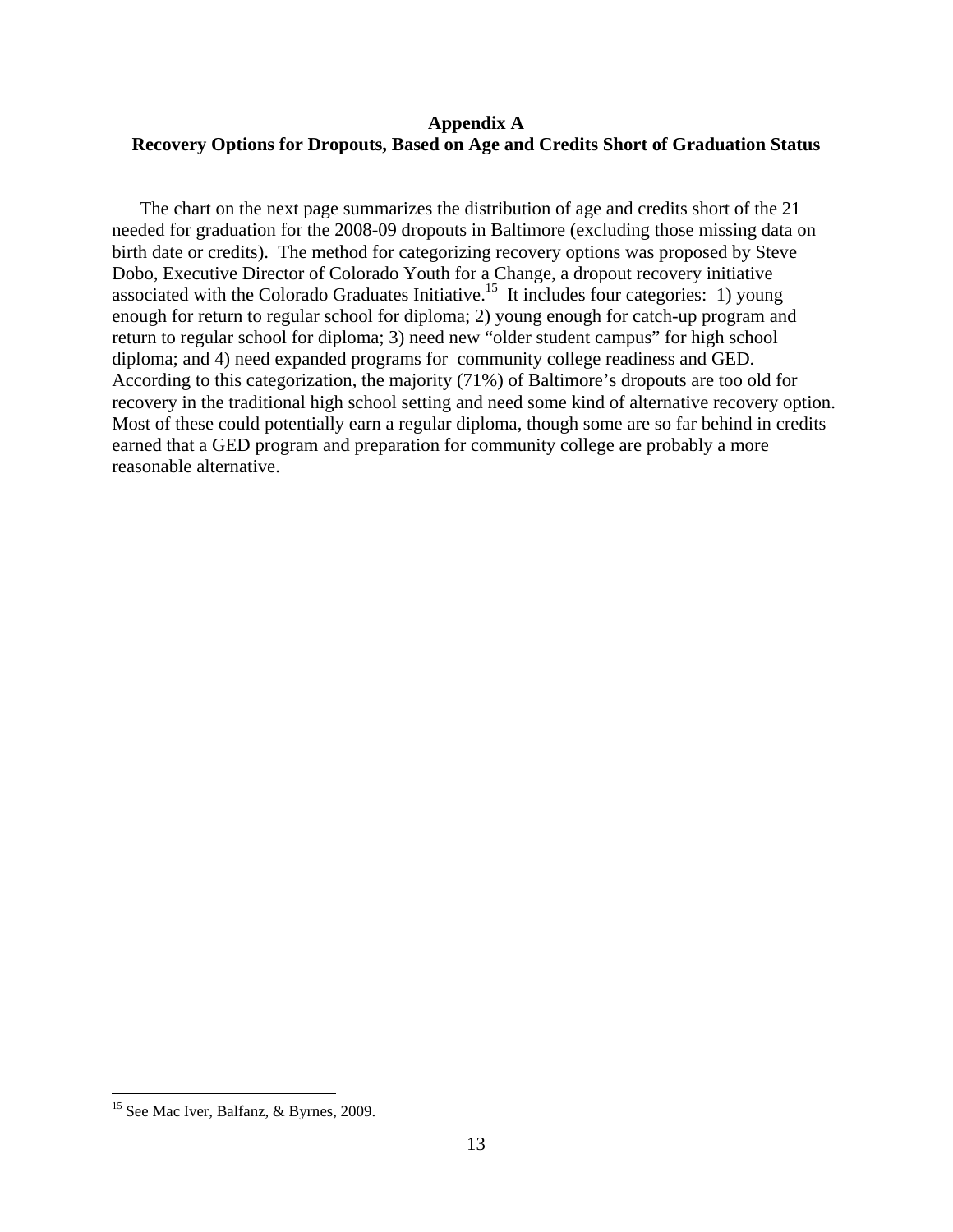| Age                           | 1 or less<br>credits<br>short    | $1+$ to 3<br>credits<br>short | $3+$ to 5<br>credits<br>short    | $5+$ to 10<br>credits<br>short | $10+$ to<br>15<br>credits<br>short | $15+ to$<br>20<br>credits<br>short | More<br>than 20<br>credits<br>short | Total      | Percentage<br>of Students | <b>Educational</b><br><b>Program to</b><br><b>Create</b>                                                                     | <b>Number</b><br>of<br><b>Students</b> | Percentage<br>of Students |
|-------------------------------|----------------------------------|-------------------------------|----------------------------------|--------------------------------|------------------------------------|------------------------------------|-------------------------------------|------------|---------------------------|------------------------------------------------------------------------------------------------------------------------------|----------------------------------------|---------------------------|
| 14<br>15                      | $\Omega$<br>$\overline{0}$       | $\Omega$<br>$\overline{0}$    | $\overline{0}$<br>$\overline{0}$ | $\overline{0}$<br>$\mathbf{0}$ | $\Omega$<br>5                      | $\overline{0}$<br>12               | 11<br>58                            | 11<br>75   | $<1\%$<br>5%              | Young enough for<br>regular school<br>Return to Regular<br>School for Diploma                                                | 98                                     | 6%                        |
| 16<br>17                      | $\overline{0}$<br>$\overline{7}$ | $\Omega$<br>$\overline{2}$    | $\Omega$<br>6                    | 9<br>35                        | 39<br>93                           | 93<br>158                          | 188<br>114                          | 329<br>415 | 22%<br>27%                | Young enough for<br>regular school<br>Catch Up Program &<br>Return to High<br><b>School for Diploma</b>                      | 351                                    | 23%                       |
| 18<br>19                      | 12<br>8                          | $\overline{13}$<br>10         | 26<br>17                         | 79<br>39                       | 132<br>67                          | 115<br>42                          | 53<br>11                            | 430<br>194 | 28%<br>13%                | Too old for<br>traditional system,<br>get diploma through<br>new schools<br>Older Student<br>Campus for HS<br>Diploma        | 798                                    | 53%                       |
| $20+$                         | $5\overline{)}$                  | 2                             | 6                                | 16                             | 15                                 | 18                                 | $\overline{4}$                      | 66         | 4%                        | Too Old to get<br>diploma, develop<br>expanded GED<br>programs<br>Program for<br><b>Community College</b><br>Readiness + GED | 273                                    | 18%                       |
| <b>Total</b><br>$\frac{0}{0}$ | 32<br>2%                         | 27<br>2%                      | 55<br>4%                         | 178<br>12%                     | 351<br>23%                         | 438<br>29%                         | 439<br>29%                          | 1520       |                           | This graphic organizer was developed by Steve Dobo,<br>Colorado Youth for a Change                                           |                                        |                           |

**Figure A. Distribution of 2008-09 Dropouts by Age and Number of Credits Short of 21 Required for Graduation**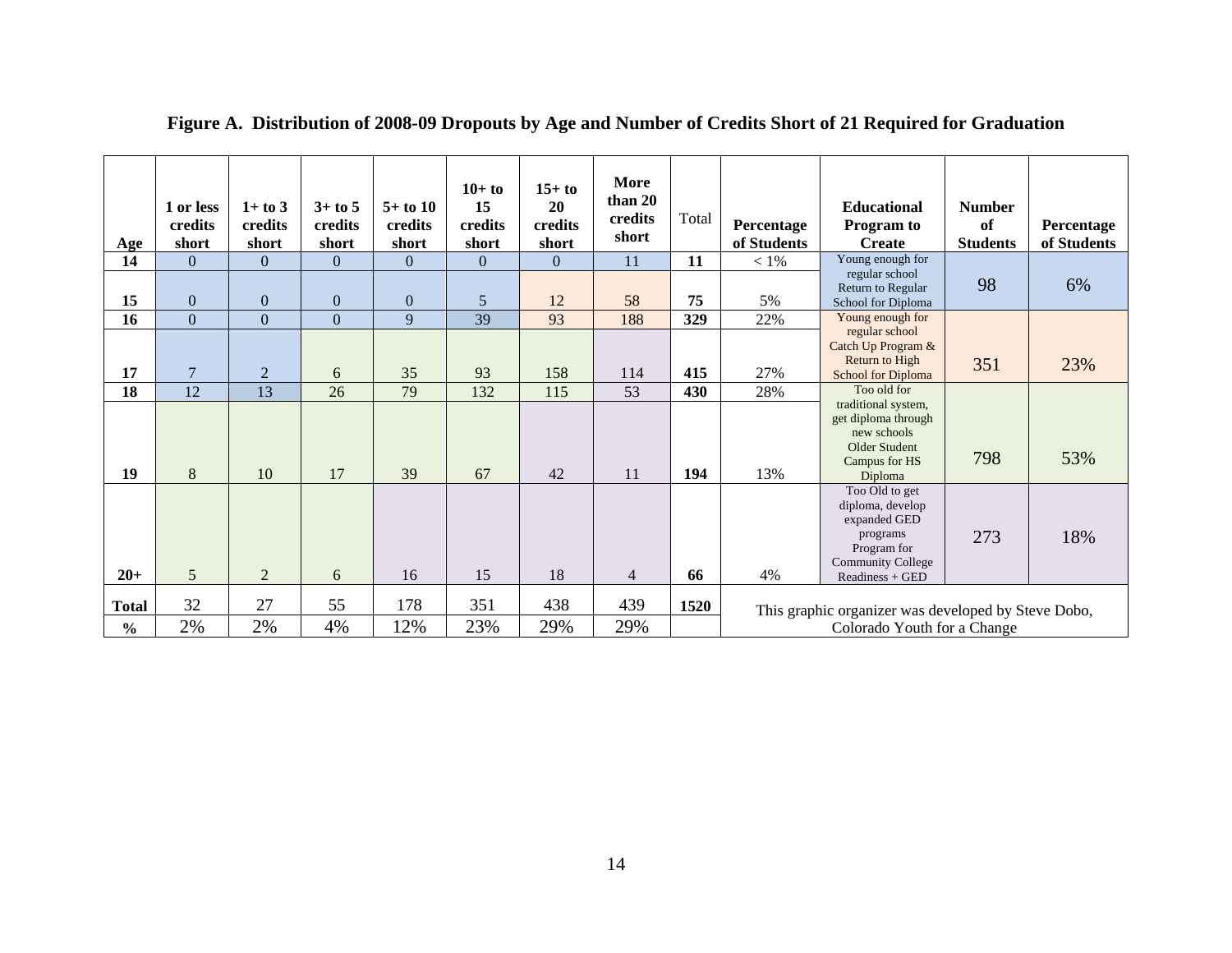#### **References**

- Advocates for Children of New York. (2007). *Dead ends: The need for more pathways to graduation for overage, under-credited students in New York City.* New York: Author.
- Allensworth, E., & Easton, J. (2007). *What matters for staying on-track and graduating in Chicago public high schools.* Chicago: Consortium on Chicago School Research.
- Balfanz, R. (2007). *What your community can do to end its dropout crisis: Learnings from research and practice*. Baltimore, MD: Center for Social Organization of Schools.
- Balfanz, R., Fox, J., Bridgeland, J., & McNaught, M. (2008). *Grad nation: A guidebook to help communities tackle the dropout crisis.* Washington, DC: America's Promise Alliance. Retrieved December 9, 2008 from http://www.every1graduates.org/PDFs/GradNation\_Guidebook\_Final.pdf
- Balfanz, R., Herzog, L. & Mac Iver, D.J. (2007). Preventing student disengagement and keeping students on the graduation path in urban middle-grades schools: Early identification and effective interventions. *Educational Psychologist, 42*, 4, 223-235.
- Balfanz, R., Durham, R., & Plank, S. (2008). *Lost days: Patterns and levels of chronic absenteeism among Baltimore City public school students 1999-00 to 2005-06.* Research Report. Baltimore, MD: Johns Hopkins University. Retrieved May 21, 2009 from http://www.baltimore-berc.org/pdfs/Attendance\_issue\_brief\_FINAL\_JULY%202008.pdf
- Kaplan, D., Peck, B. M. & Kaplan, H. B. (1997). Decomposing the academic failure-dropout relationship: A longitudinal analysis. *Journal of Educational Research 90*(6), 331-343.
- Mac Iver, M. (2009, April). Improving educational opportunities: A randomized evaluation study of a high school dropout prevention program. Paper presented at the meeting of the American Educational Research Association, San Diego, CA.
- Mac Iver, M., Balfanz, R., & Byrnes, V. (2009). *Advancing the 'Colorado Graduates' agenda: Understanding the dropout problem and mobilizing to meet the graduation challenge.* Denver, CO: Colorado Children's Campaign.
- Neild, R. C., & Balfanz, R. (2006a). An extreme degree of difficulty: The educational demographics of urban neighborhood high schools. *Journal of Education for Students Placed at Risk, 11*, 131-141.
- Neild, R. C. & Balfanz, R. (2006b). *Unfulfilled promise: The dimensions and characteristics of Philadelphia's dropout crisis, 2000-2005.* Philadelphia, PA: Philadelphia Youth Transitions Collaborative.